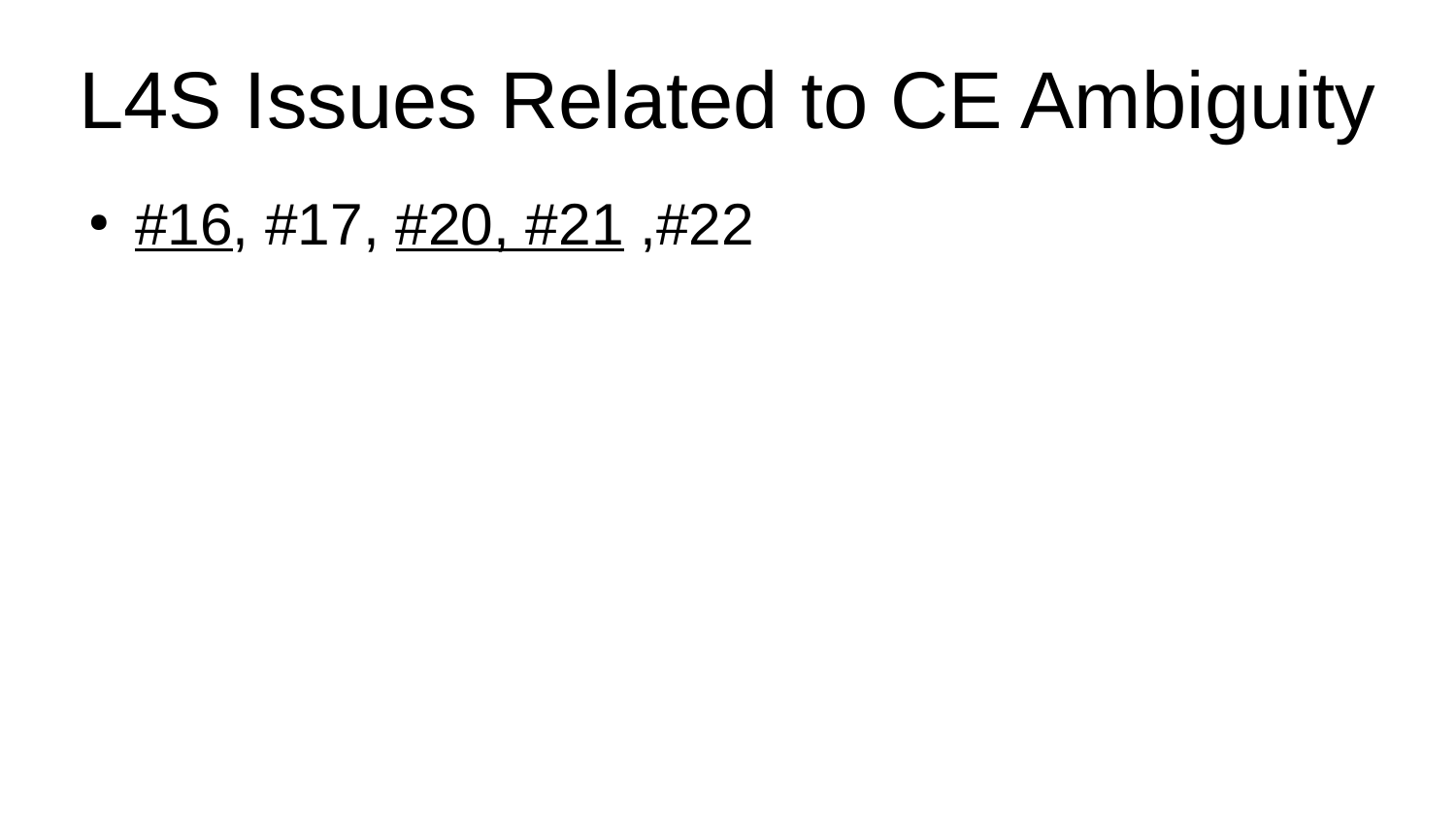### Issue #16

### L4S - Interaction w/ 3168-only ECN [FIFO] AQMs

- Should still remain open, but making good progress on 3168only AQM detection (see previous presentations)
- Prevalence moot if solution works; Solution moot if no prevalence
- Detailed solution design posted Nov'19 timeframe. Implemented and being evaluated
- Working well distinguishing DualPI2 and CoDel
	- CoDel is our most stringent test, given Qdelay is lowest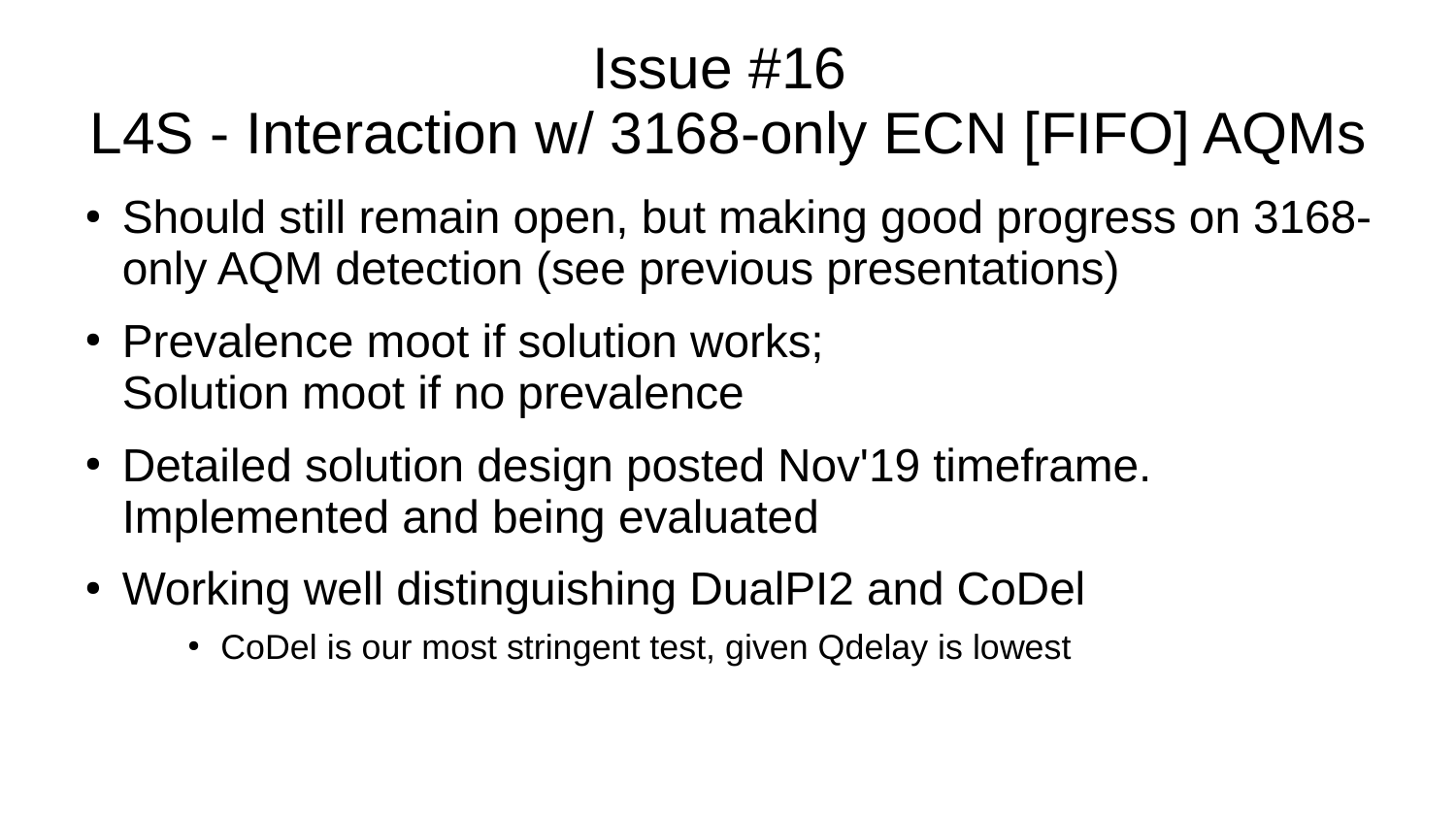#### Issue #21 CE codepoint semantics

- General concerns about CE ambiguity
- Two specific concerns have been raised
	- #16 L4S Interaction w/ 3168-only ECN [FIFO] AQMs
		- being actively addressed
	- #22 Deployment feasibility, including incremental (which is about a case where re-ordering can occur)
		- been addressed
	- No need for this generic placeholder issue as well?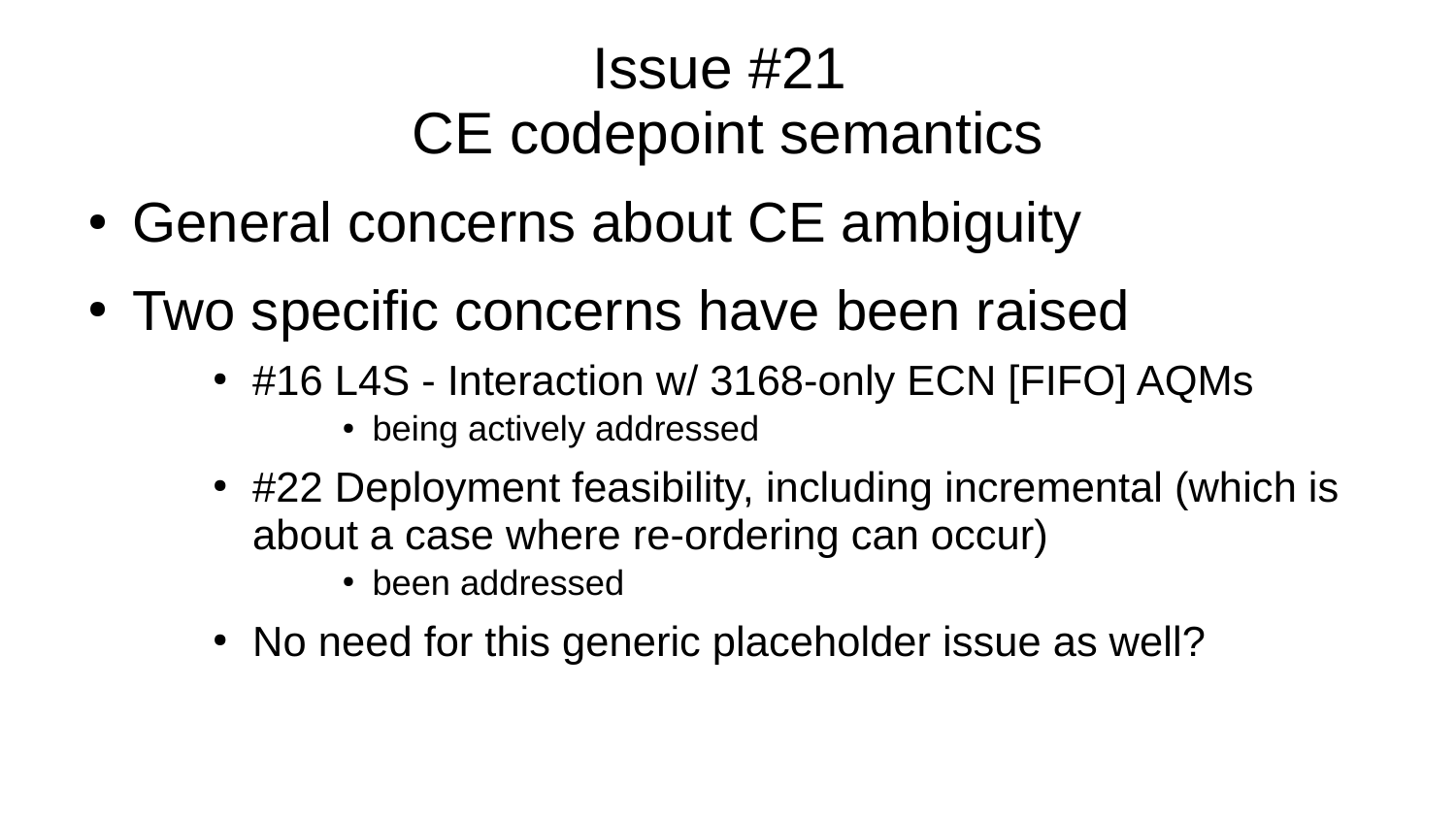### Issue #20 Objection to ECT(1) codepoint usage

- $\bullet$  "If ECT(1) is used for L4S ID, there should be a clear understanding of to what extent this precludes experimenting with SCE"
	- The question here should not be whether the L4S precludes SCE, but whether there's anything the community might want from SCE that it can't get from L4S
	- Any discussion of arrangements for parallel experiments depends on that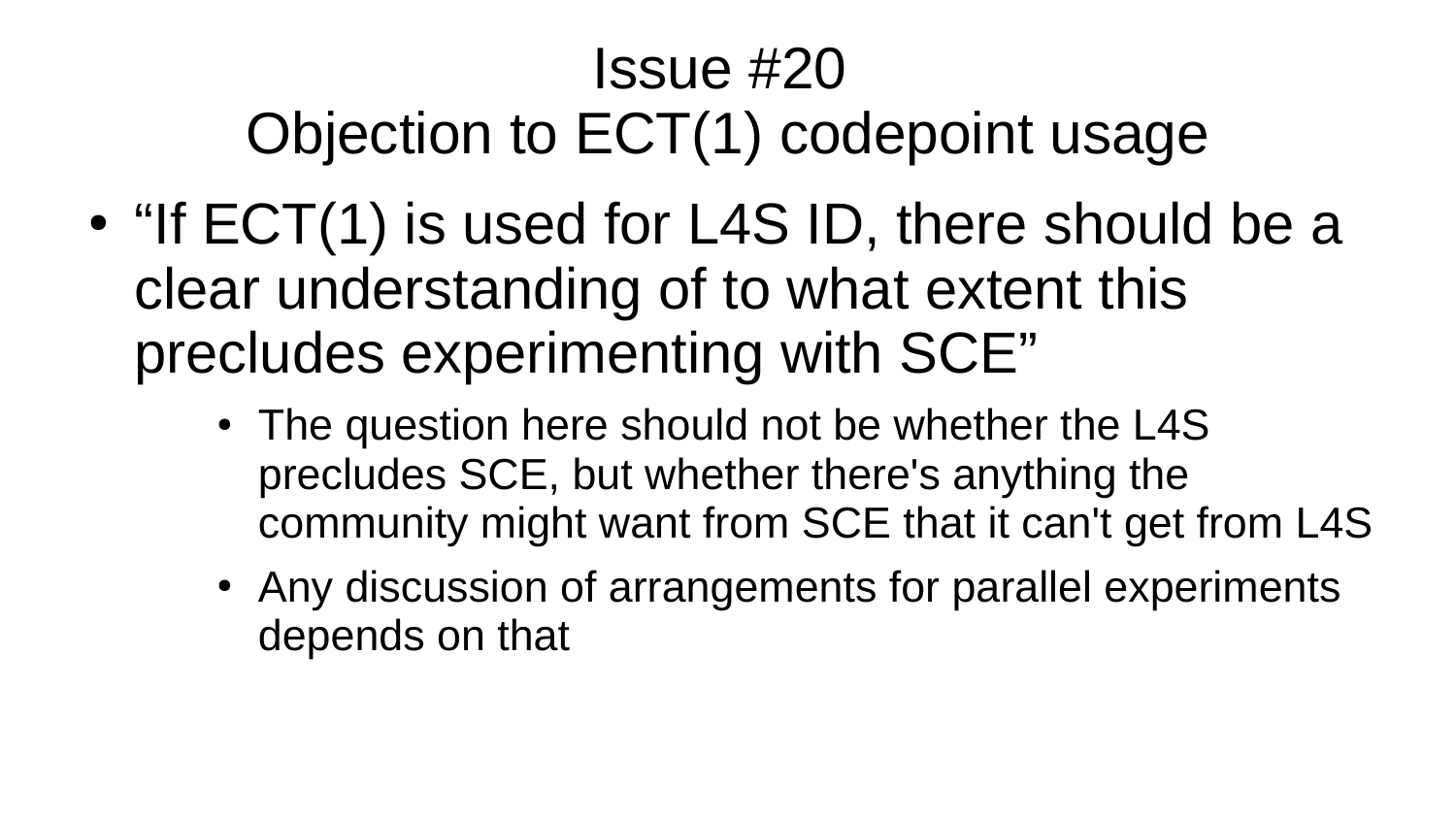# Issue #24—Evaluation & testing results

- Issue summary:
	- Questions about testing results and scenario's
	- Problems with availability of code to test and reproduce results
- Prague and DualPI2 code upgraded to latest kernel versions (full kernel tree available too)
- [1] Shows excerpt of the test suite run on the dualQ/TCP Prague:
	- Per packet measurement to witness actual tail latencies instead of using coarse-grained/smoothed estimates
	- Scenarios mixing:
		- Various bottleneck bandwidth (4-200M) and base RTTs (5-100ms)
		- Variable number of long-running flows, with Prague/Cubic/Reno/BBR(v2)
		- Dynamic load—from 10 to 500 web request per sec, downloading objects from 1kb to 1MB
		- Unresponsive UDP flow in either queue (overload experiments)
		- Mixed RTTs experiments
- [2] Tests reusing P. Heist's scenarios
- Proposal:
	- Close

[1] [http://bobbriscoe.net/projects/latency/dctth\\_journal\\_draft20190726.pdf](http://bobbriscoe.net/projects/latency/dctth_journal_draft20190726.pdf) [2]<https://l4s.cablelabs.com/l4s-testing/README.html>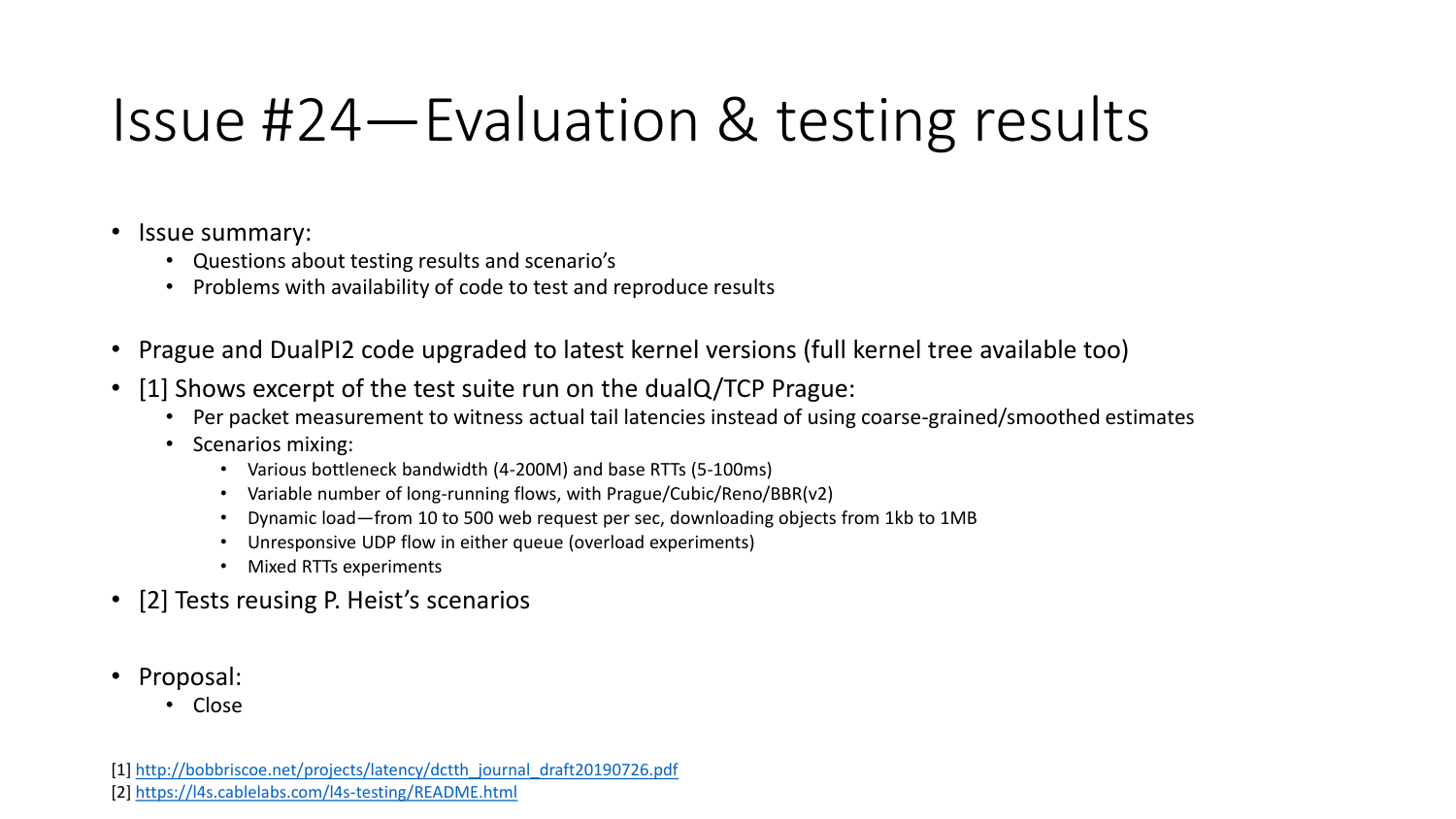- Experiment made over a bottleneck of 120Mbps
- Per packet measurements during 5 mins
- Mixture of two long running flows and 200 web request/s

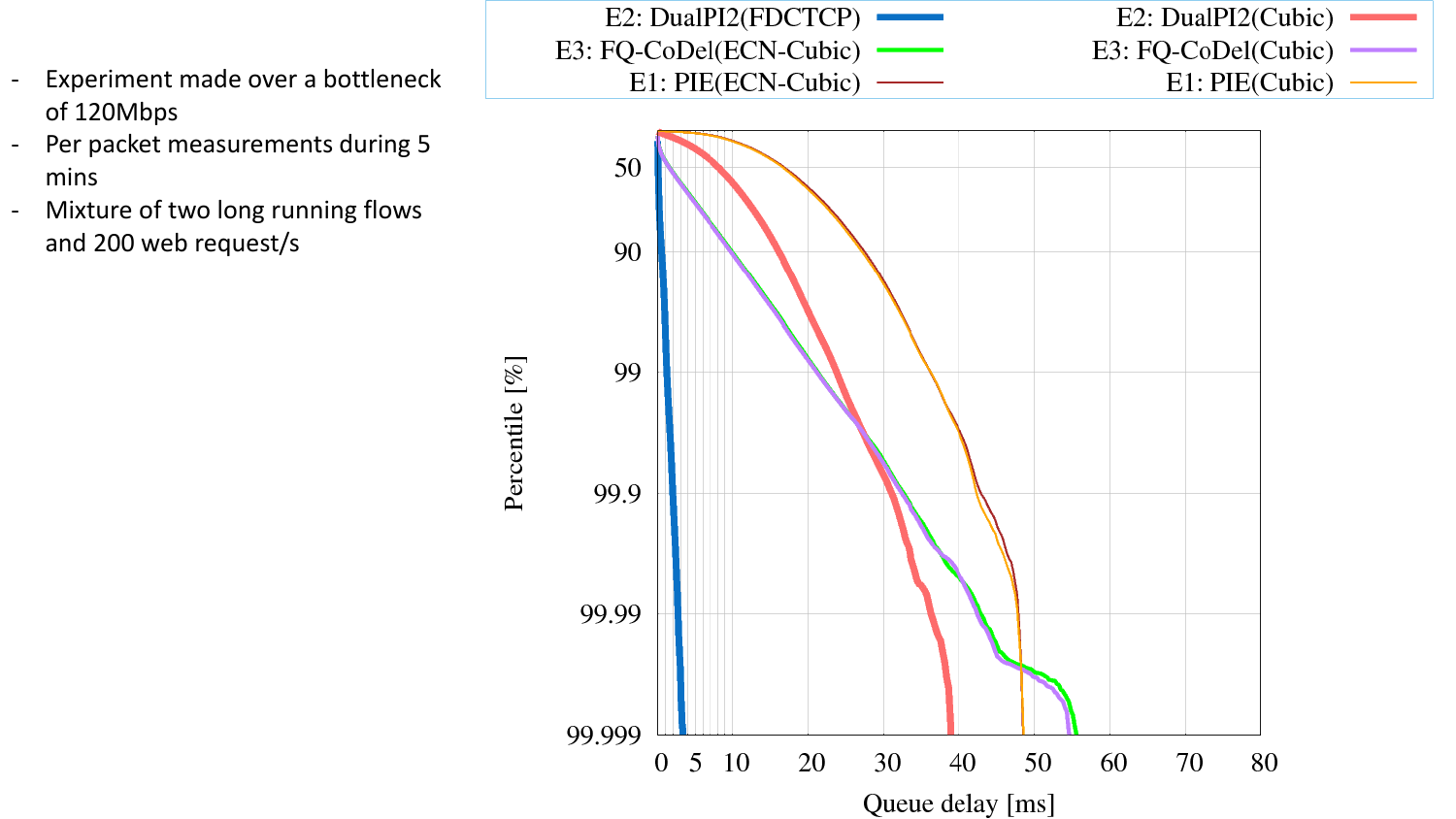# Issue #28—DualQ suitability

- Issue summary:
	- Claim that "DualPI2 needs to make sure that RTT-based unfairness is removed"
- Questions:
	- Is the goal of an AQM to police/verify RTT fairness between flows? Have these requirements also been imposed on PIE, CoDel, RED, …?
	- Shouldn't the end-systems address the issues their behavior creates?
	- Is the end-system principle not applicable here? (Good design is to prefer end-system functionality above network functionality)
	- Possible AQM solutions are undesirable
		- provide per packet RTT information (no headers available)
		- Set Classic PI2 target to 1ms also (Classic underutilization and high drop probability)
		- Increase coupling factor to compensate worse case RTT ratio (L4S gets lower throughput in all other cases)
- Proposal:
	- Not an issue of the AQM (additional policers will be added on if-needed basis)
	- Prague CC is updated with definable target RTT mapping function (code released soon)
	- RTT-independence solves many issues on the internet as smallest seen base RTTs and queue latencies become smaller and smaller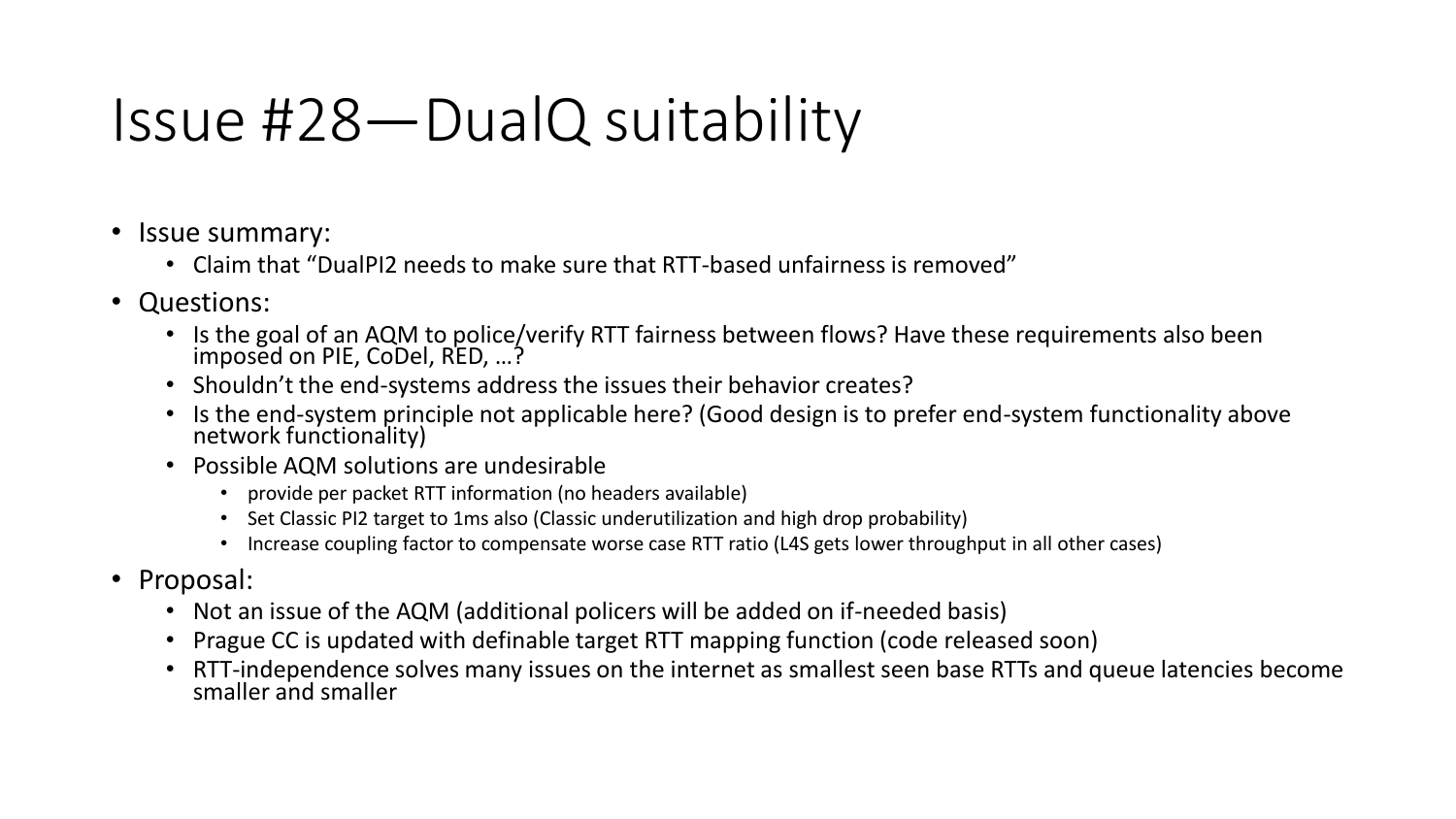SCE-L4S Bakeoff Scenario 1 (SCE) Sender → SCE middlebox 1q (bottleneck) → SCE Receiver b:sce-s1-1 cc:cubic q:cake(50Mbit 1q) bw:50Mbit rtt:80ms



[1] [https://www.heistp.net/downloads/sce-l4s-bakeoff/bakeoff-2019-11-11T090559-r2/sce-s1-1/batch-sce-s1-1-cubic-50Mbit-80ms\\_var.png](https://www.heistp.net/downloads/sce-l4s-bakeoff/bakeoff-2019-11-11T090559-r2/sce-s1-1/batch-sce-s1-1-cubic-50Mbit-80ms_var.png)